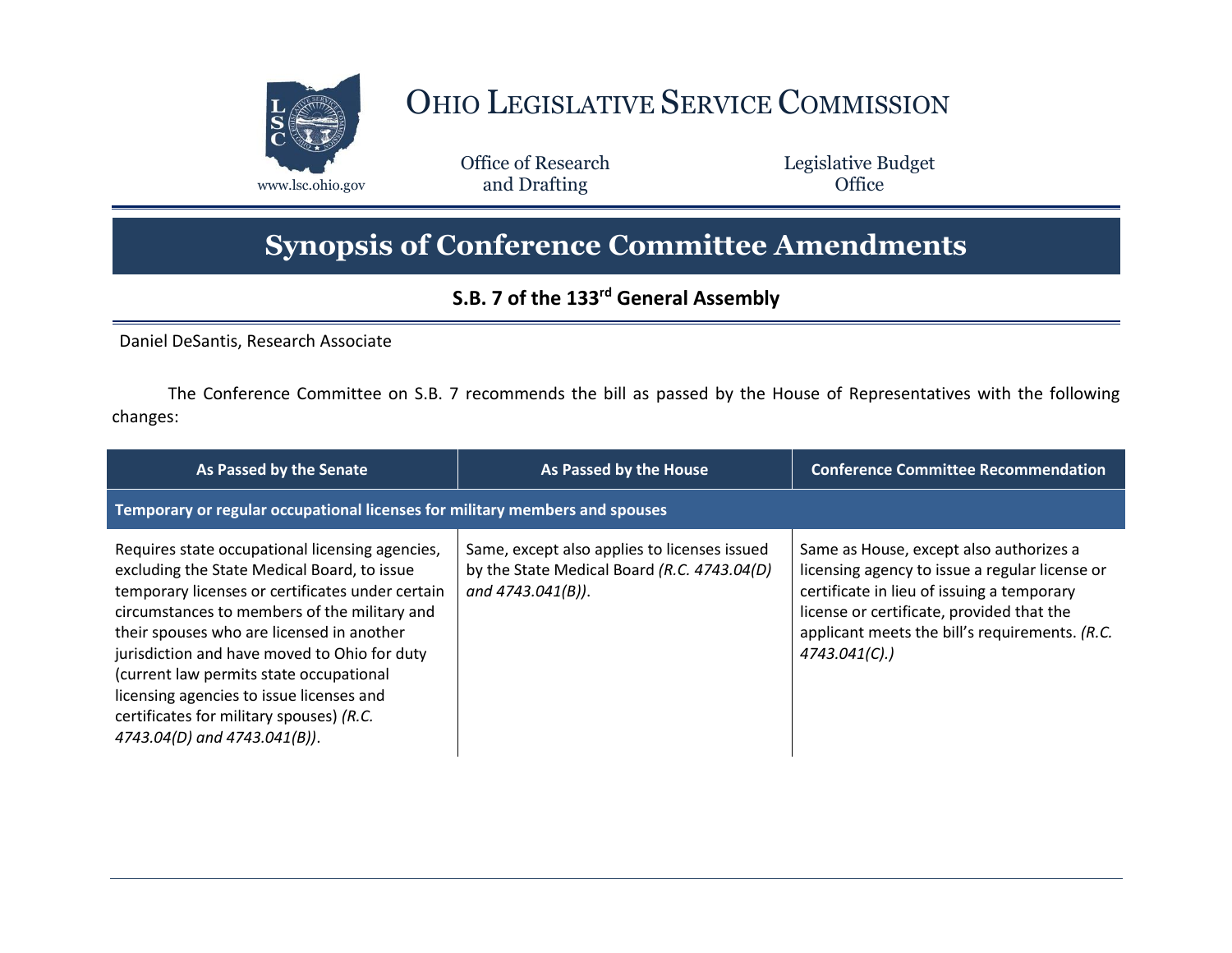| As Passed by the Senate                                                                                                                                                                                                                                                                                                                                                                                                                                                                                                                                                                                                                                                                                                                                                               | As Passed by the House | <b>Conference Committee Recommendation</b>                                                                                                                                                                                                                                                                                                                                                               |
|---------------------------------------------------------------------------------------------------------------------------------------------------------------------------------------------------------------------------------------------------------------------------------------------------------------------------------------------------------------------------------------------------------------------------------------------------------------------------------------------------------------------------------------------------------------------------------------------------------------------------------------------------------------------------------------------------------------------------------------------------------------------------------------|------------------------|----------------------------------------------------------------------------------------------------------------------------------------------------------------------------------------------------------------------------------------------------------------------------------------------------------------------------------------------------------------------------------------------------------|
| No provision.                                                                                                                                                                                                                                                                                                                                                                                                                                                                                                                                                                                                                                                                                                                                                                         | No provision.          | Requires that a license or certificate issued<br>under the bill be considered a license issued<br>under Ohio's laws regulating the practice of<br>the applicable occupation or profession.<br>Applies provisions of law applicable to a<br>license issued to an applicant who does not<br>obtain a license under the bill in the same<br>manner to licenses issued under the bill. (R.C.<br>4743.041(l). |
| Requires the State Medical Board, under<br>certain circumstances, to issue expedited<br>licenses by endorsement to members of the<br>military and spouses who are licensed in<br>another jurisdiction and have moved or will<br>move to Ohio for duty and meet continuing law<br>requirements for those licenses. Requires the<br>Board to waive the current law application fee<br>for certain members of the military and spouses<br>who apply for an expedited license to practice<br>medicine and surgery or osteopathic medicine<br>and surgery by endorsement. (R.C. 4730.121,<br>4731.153, 4731.299, 4731.57, 4734.281,<br>4734.285, 4734.49, 4759.02, 4759.063,<br>4759.10, 4760.041, 4761.052, 4762.03,<br>4762.041, 4774.041, 4778.051, 4778.07,<br>4778.08, and 4778.081.) | No provision.          | Same as House.                                                                                                                                                                                                                                                                                                                                                                                           |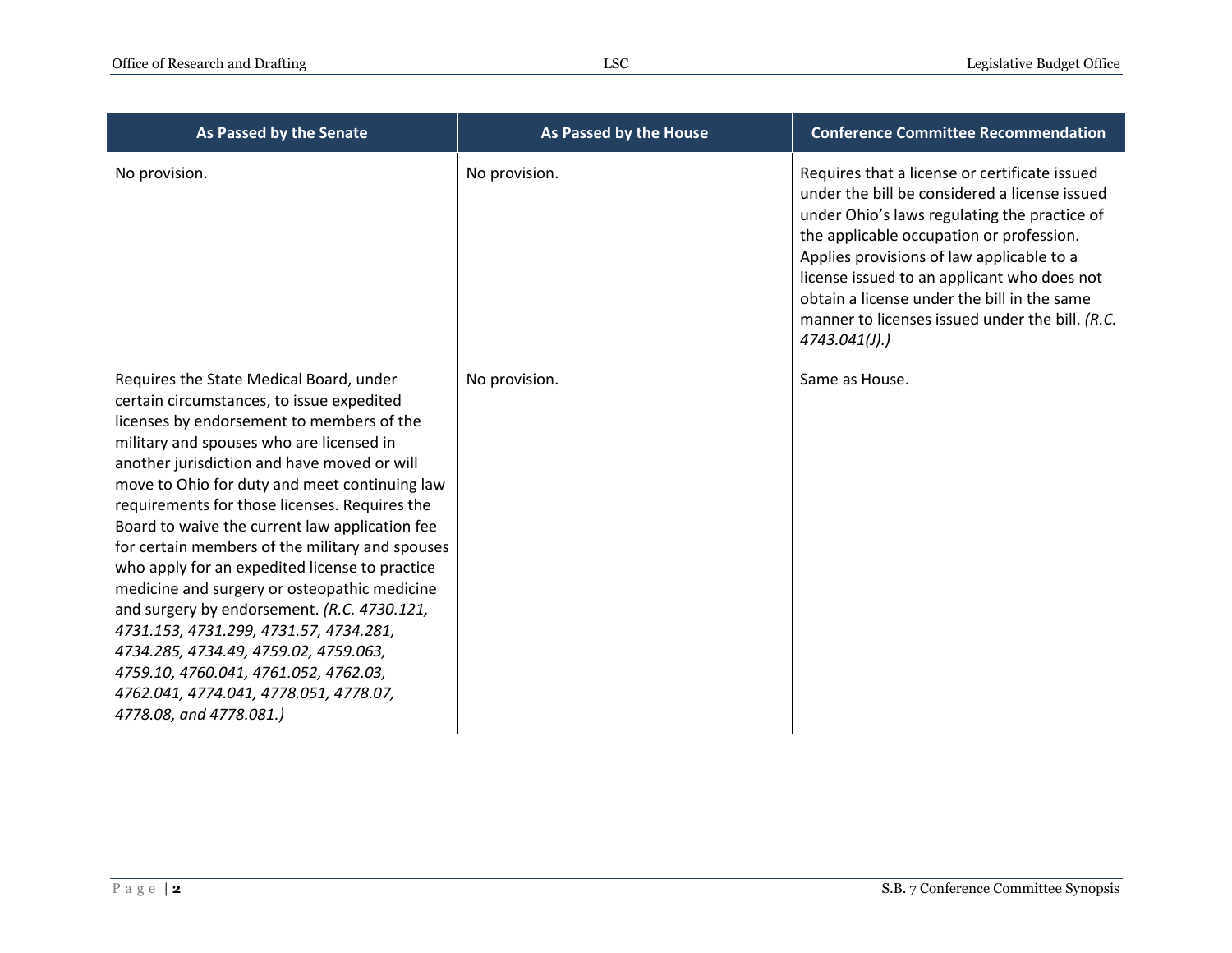| <b>As Passed by the Senate</b>                                                                                                                                                                                                                                                | <b>As Passed by the House</b>                                                                                                                                                      | <b>Conference Committee Recommendation</b>                                                                                                                                                                                                                                                                                                                   |
|-------------------------------------------------------------------------------------------------------------------------------------------------------------------------------------------------------------------------------------------------------------------------------|------------------------------------------------------------------------------------------------------------------------------------------------------------------------------------|--------------------------------------------------------------------------------------------------------------------------------------------------------------------------------------------------------------------------------------------------------------------------------------------------------------------------------------------------------------|
| <b>Qualifications</b>                                                                                                                                                                                                                                                         |                                                                                                                                                                                    |                                                                                                                                                                                                                                                                                                                                                              |
| Requires, in addition to satisfying other<br>specified requirements, an individual to obtain<br>a criminal records check through the Bureau of<br>Criminal Identification and Investigation (BCII)<br>in accordance with continuing law procedures.<br>(R.C. 4743.041(B)(5).) | No provision.                                                                                                                                                                      | Requires the individual to obtain a criminal<br>records check through BCII in accordance<br>with continuing law procedures if the Ohio<br>licensing agency requires an applicant under<br>the law governing the applicable trade or<br>profession to submit to a criminal records<br>check to receive a license or certificate. (R.C.<br>$4743.041(B)(4)$ .) |
| Requires the individual to present adequate<br>proof to the state licensing agency any of the<br>following circumstances:                                                                                                                                                     | Requires the individual to present adequate<br>proof to the state licensing agency that the<br>individual or the individual's spouse is on                                         | Same as House.                                                                                                                                                                                                                                                                                                                                               |
| The individual or the individual's<br>spouse is a member of the uniformed<br>services and is on active military duty in<br>Ohio.                                                                                                                                              | military duty in Ohio. Includes as "military<br>duty," "active guard and reserve" and<br>"military technician dual status" as defined<br>under federal law. (R.C. 4743.041(B)(3).) |                                                                                                                                                                                                                                                                                                                                                              |
| The individual or the individual's<br>spouse is a military technician dual<br>status as defined under federal law and<br>was transferred to duty in Ohio.                                                                                                                     |                                                                                                                                                                                    |                                                                                                                                                                                                                                                                                                                                                              |
| A circumstance described above will<br>occur within three months after the<br>date of application.                                                                                                                                                                            |                                                                                                                                                                                    |                                                                                                                                                                                                                                                                                                                                                              |
|                                                                                                                                                                                                                                                                               |                                                                                                                                                                                    |                                                                                                                                                                                                                                                                                                                                                              |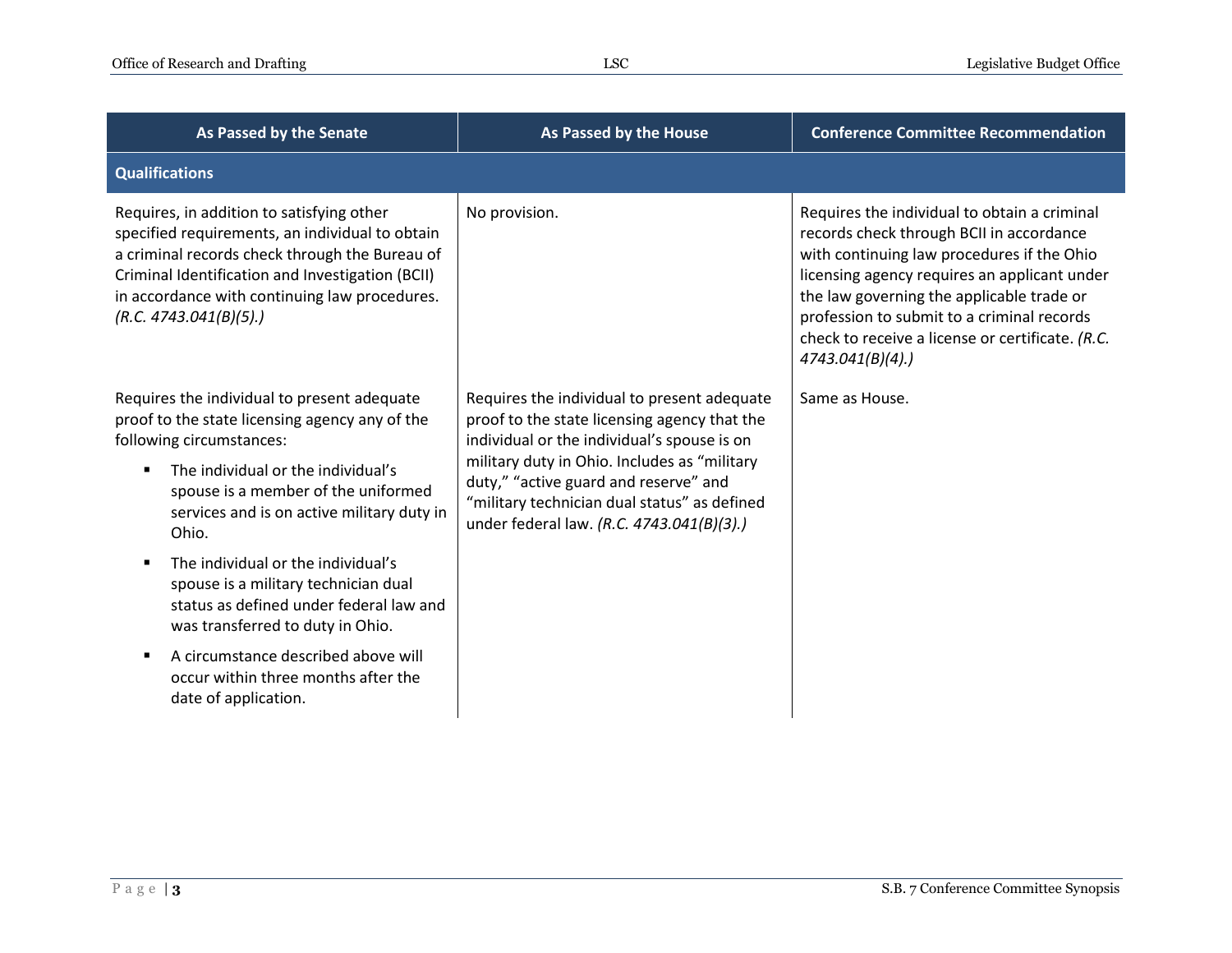| As Passed by the Senate                                                                                                                                                                                                                                                                                                                                                                           | As Passed by the House                                                                                                                                                                                                    | <b>Conference Committee Recommendation</b>                                                                                                                       |
|---------------------------------------------------------------------------------------------------------------------------------------------------------------------------------------------------------------------------------------------------------------------------------------------------------------------------------------------------------------------------------------------------|---------------------------------------------------------------------------------------------------------------------------------------------------------------------------------------------------------------------------|------------------------------------------------------------------------------------------------------------------------------------------------------------------|
| Requires the individual to present proof that<br>the individual moved or will move from the<br>state or jurisdiction in which the individual<br>holds the license or certificate. (R.C.<br>4743.041(B).                                                                                                                                                                                           | No provision.                                                                                                                                                                                                             | Same as House.                                                                                                                                                   |
| <b>Scope of practice</b>                                                                                                                                                                                                                                                                                                                                                                          |                                                                                                                                                                                                                           |                                                                                                                                                                  |
| Allows an individual with a temporary license or<br>certificate to practice the trade or profession in<br>Ohio only within the scope and practice that is<br>permitted under Ohio law and that does not<br>exceed the individual's training (R.C.<br>4743.041(E)).                                                                                                                                | Allows such an individual to practice only<br>within the scope and practice that the license<br>or certificate from the other state permits<br>and within the Ohio scope of practice (R.C.<br>4743.041(F)).               | Same as Senate, and subjects a regular<br>license issued under the bill to the same<br>scope of practice restriction (R.C.<br>4743.041(F)).                      |
| <b>Duration and verification; deadline</b>                                                                                                                                                                                                                                                                                                                                                        |                                                                                                                                                                                                                           |                                                                                                                                                                  |
| Requires a state licensing agency to issue a<br>temporary license or certificate for not more<br>than six years if the applicant meets the bill's<br>requirements. Allows the agency to revoke a<br>license or certificate if the individual fails to<br>obtain a full license or certificate within six<br>years after the temporary license's or<br>certificate's issuance. (R.C. 4743.041(B).) | Requires that a temporary license or<br>certificate be issued in accordance with the<br>existing issuance schedule of the licensing<br>agency and be valid for a period of not more<br>than six years (R.C. 4743.041(C)). | Requires that a temporary license must be<br>valid for a period of not more than six years.                                                                      |
| No provision.                                                                                                                                                                                                                                                                                                                                                                                     | No provision.                                                                                                                                                                                                             | Establishes the following deadline for the<br>issuance of licenses:                                                                                              |
|                                                                                                                                                                                                                                                                                                                                                                                                   |                                                                                                                                                                                                                           | Requires a licensing agency to issue a<br>temporary license or certificate or a<br>regular license, if the applicant meets<br>the bill's requirements, within 30 |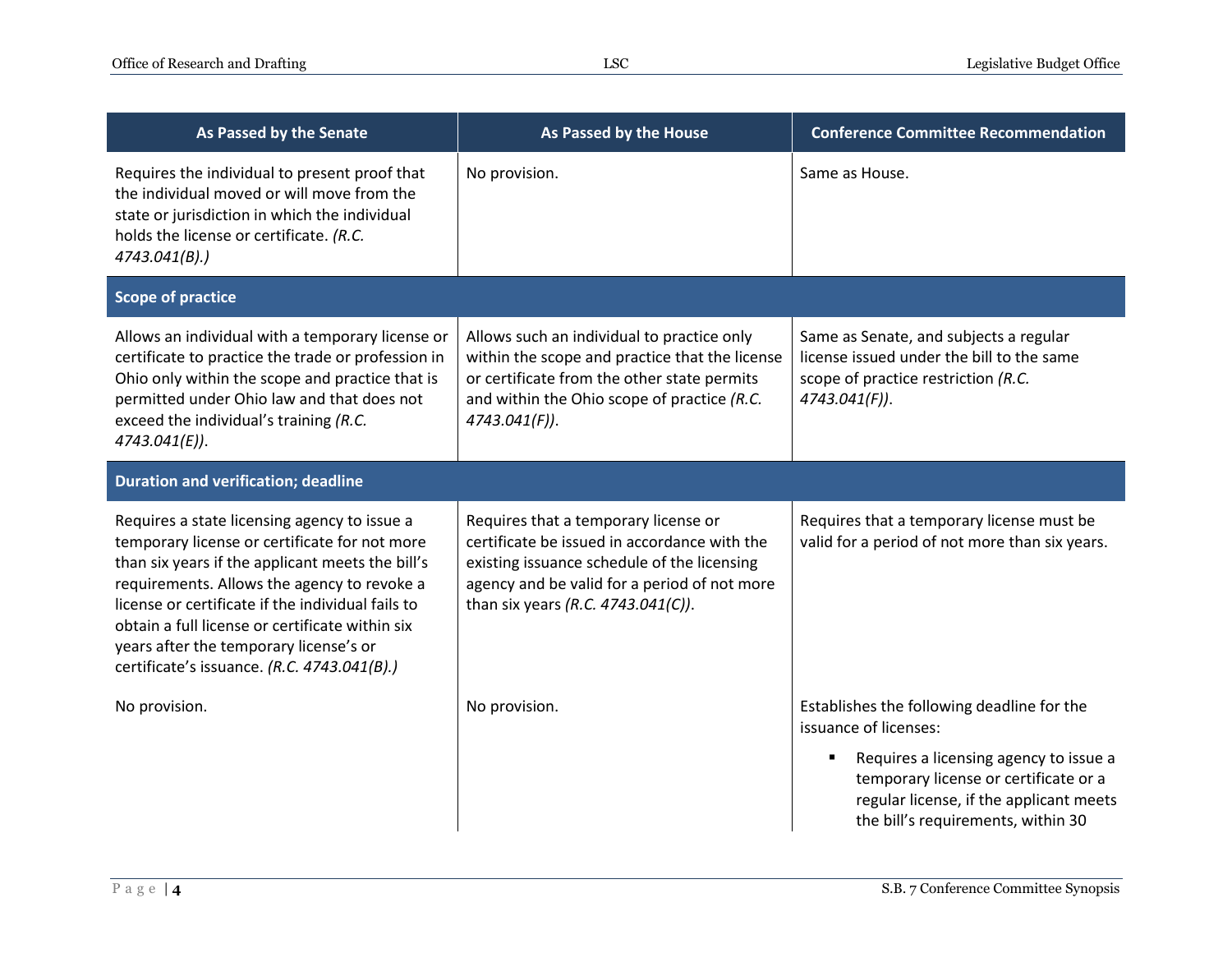| As Passed by the Senate | As Passed by the House                                                                                                                                                                                | <b>Conference Committee Recommendation</b>                                                                                                                                                                                                                                                                                                                                                                                                                                                                                                                          |
|-------------------------|-------------------------------------------------------------------------------------------------------------------------------------------------------------------------------------------------------|---------------------------------------------------------------------------------------------------------------------------------------------------------------------------------------------------------------------------------------------------------------------------------------------------------------------------------------------------------------------------------------------------------------------------------------------------------------------------------------------------------------------------------------------------------------------|
|                         |                                                                                                                                                                                                       | days of having received an<br>application, or, if the applicant is<br>subject to a criminal records check,<br>within 14 days of having received the<br>results of a criminal records check.                                                                                                                                                                                                                                                                                                                                                                         |
|                         |                                                                                                                                                                                                       | Requires the licensing agency to<br>$\blacksquare$<br>notify the applicant within 24 hours<br>of receiving the results of a criminal<br>records check. If the licensing agency<br>finds that the applicant is under<br>investigation by the licensing agency<br>of any other state or jurisdiction, the<br>licensing agency may postpone<br>issuing the license or certificate until<br>the investigation is complete and the<br>licensing agency of the other state or<br>jurisdiction confirms that the<br>individual is in good standing. (R.C.<br>4743.041(D).) |
| No provision.           | Requires a licensing agency to verify the<br>standing of the license or certificate issued<br>by another state or jurisdiction when the<br>temporary license is up for renewal (R.C.<br>4743.041(C)). | Same as House.                                                                                                                                                                                                                                                                                                                                                                                                                                                                                                                                                      |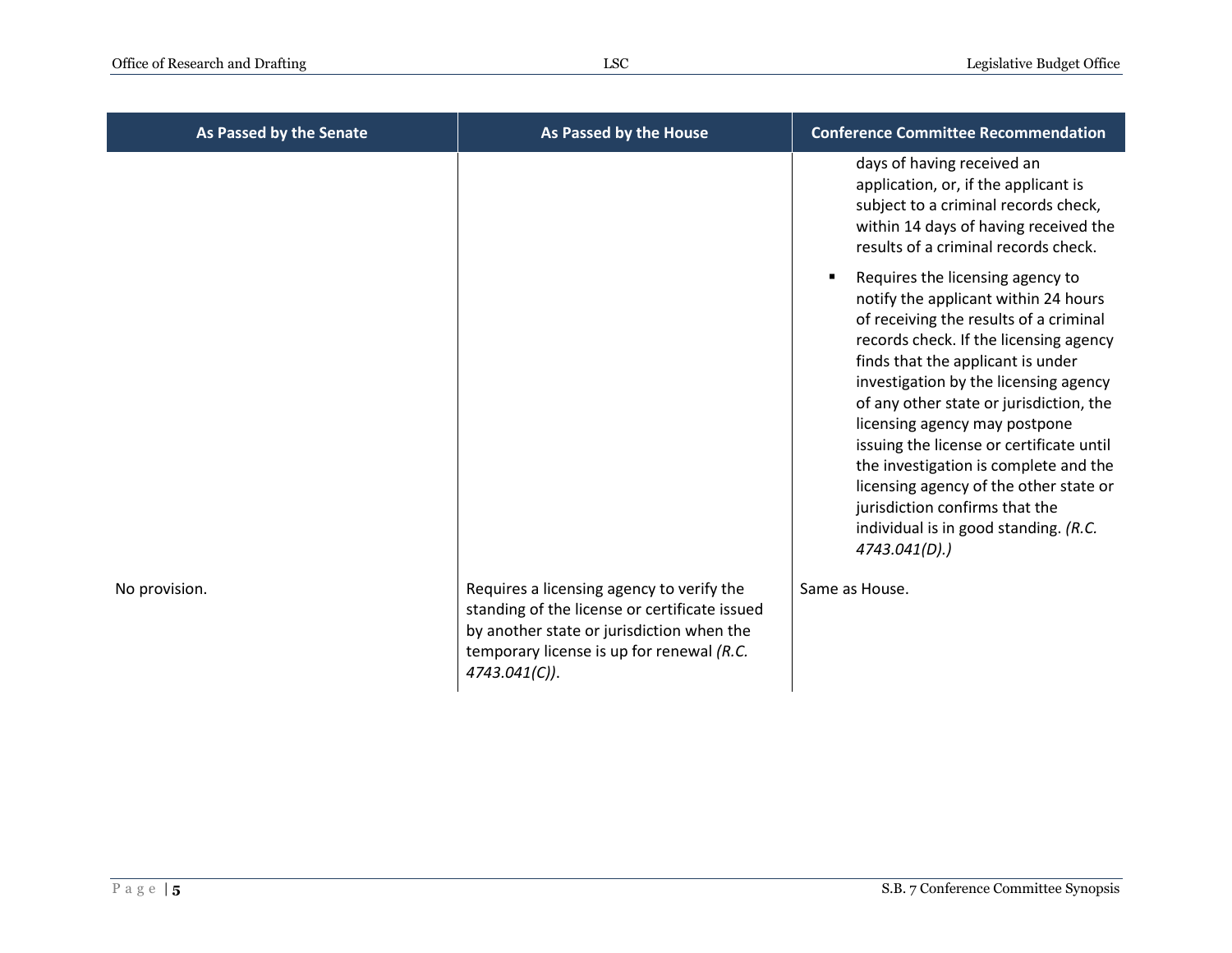| As Passed by the Senate                                                                                                                                                                                                                                                                                                                                                                                                                                                                                                                      | As Passed by the House                                                                                                                                                                                                                                                                                                                                                                                                                                    | <b>Conference Committee Recommendation</b> |
|----------------------------------------------------------------------------------------------------------------------------------------------------------------------------------------------------------------------------------------------------------------------------------------------------------------------------------------------------------------------------------------------------------------------------------------------------------------------------------------------------------------------------------------------|-----------------------------------------------------------------------------------------------------------------------------------------------------------------------------------------------------------------------------------------------------------------------------------------------------------------------------------------------------------------------------------------------------------------------------------------------------------|--------------------------------------------|
| <b>Good standing</b>                                                                                                                                                                                                                                                                                                                                                                                                                                                                                                                         |                                                                                                                                                                                                                                                                                                                                                                                                                                                           |                                            |
| Allows a state licensing agency to revoke an<br>individual's temporary license or certificate if<br>the individual's license or certificate issued by<br>another state is not in "good standing."                                                                                                                                                                                                                                                                                                                                            | Requires, if an individual's license or<br>certificate issued by another state or<br>jurisdiction is not in good standing, the state<br>licensing agency to revoke the temporary<br>license or certificate. Requires a state<br>licensing agency to verify the standing of a<br>license or certificate that was issued by<br>another state or jurisdiction when the<br>temporary license or certificate is up for<br>renewal. (R.C. 4743.041(C) and (D).) | Same as House.                             |
| Specifies that an individual or an individual's<br>license or certificate issued by another state or<br>jurisdiction is in "good standing" if the<br>individual (1) is in compliance with all federal,<br>state, and local regulations, (2) is not the<br>subject of an investigation or disciplinary action<br>by any government agency, and (3) has not<br>been denied a license or certificate, or had a<br>license or certificate limited, suspended, or<br>revoked by any public or licensing agency. (R.C.<br>4743.041(A)(2) and (C).) | No provision.                                                                                                                                                                                                                                                                                                                                                                                                                                             | Same as House.                             |
| Circumstances to deny or revoke a temporary license                                                                                                                                                                                                                                                                                                                                                                                                                                                                                          |                                                                                                                                                                                                                                                                                                                                                                                                                                                           |                                            |
| Authorizes a state licensing agency to deny or<br>revoke an individual's temporary license under<br>specified circumstances, including the<br>following:                                                                                                                                                                                                                                                                                                                                                                                     | Requires, rather than authorizes, a state<br>licensing agency to deny or revoke an<br>individual's temporary license under<br>specified circumstances, including the<br>following:                                                                                                                                                                                                                                                                        | Same as House.                             |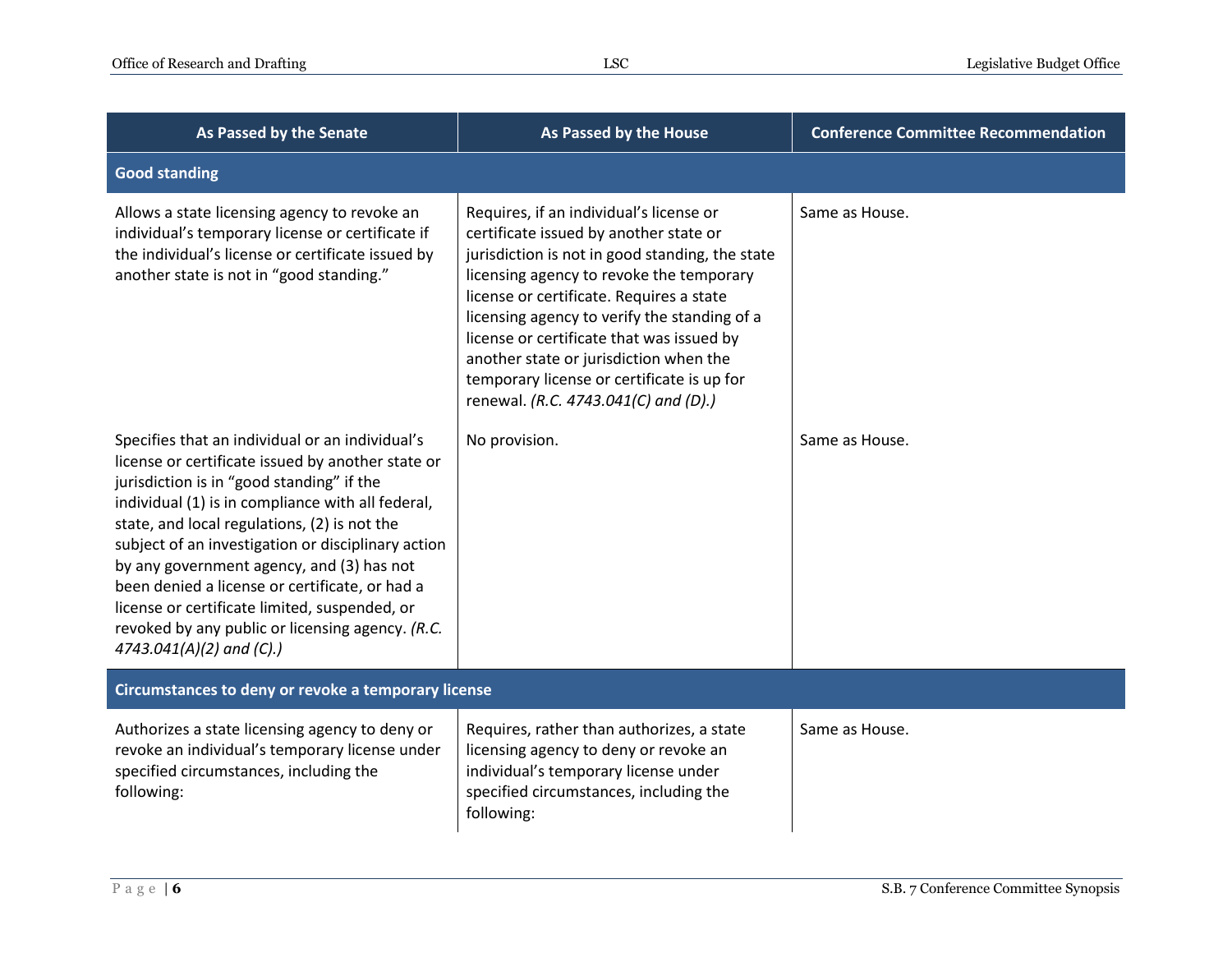| As Passed by the Senate                                                                                                                                                                                                                                                                                                                                                                                                                                                                                                                                                                                                                                                                                       | As Passed by the House                                                                                                              | <b>Conference Committee Recommendation</b>                                                                                                                                                                                                                                                                                                                                                                           |
|---------------------------------------------------------------------------------------------------------------------------------------------------------------------------------------------------------------------------------------------------------------------------------------------------------------------------------------------------------------------------------------------------------------------------------------------------------------------------------------------------------------------------------------------------------------------------------------------------------------------------------------------------------------------------------------------------------------|-------------------------------------------------------------------------------------------------------------------------------------|----------------------------------------------------------------------------------------------------------------------------------------------------------------------------------------------------------------------------------------------------------------------------------------------------------------------------------------------------------------------------------------------------------------------|
| The individual's license or certificate issued by<br>another state or jurisdiction expires, is revoked,<br>or is not in good standing or the individual, with<br>respect to that license or certificate, is placed<br>on disciplinary probation.                                                                                                                                                                                                                                                                                                                                                                                                                                                              | Same, except does not require denial or<br>revocation if the individual is placed on<br>disciplinary probation. (R.C. 4743.041(C).) | Same as House.                                                                                                                                                                                                                                                                                                                                                                                                       |
| The individual (1) has a criminal record, (2) is<br>unable to practice due to a mental or physical<br>illness or use or abuse of alcohol or other<br>impairing substances, (3) had a health care<br>institution take adverse action against the<br>individual, (4) is dishonorably discharged from<br>the military, (5) is required to register under<br>Ohio's Sex Offender Registration Law or under<br>Ohio law as an arson offender, or a similar law<br>of another jurisdiction, or (6) has been<br>convicted of, pleaded guilty to, or had a judicial<br>finding of guilt for any criminal violation making<br>the individual ineligible for licensure or<br>certification in Ohio. (R.C. 4743.041(C).) | No provision.                                                                                                                       | Requires a state licensing agency to deny or<br>revoke an individual's temporary license if<br>the individual is disqualified from obtaining a<br>license in the trade or profession because of<br>a conviction, judicial finding of guilt, or plea<br>of guilty to a disqualifying criminal offense<br>specified on the licensing agency's internet<br>website ( <i>R.C.</i> 4743.041( <i>E</i> )(3)). <sup>1</sup> |

 $\overline{a}$ 

 $1$  Under continuing law, a licensing agency must make available to the public on the licensing agency's internet website a list of all criminal offenses of which conviction of that offense must disqualify an individual from obtaining a license (R.C. 9.78(C), not in the bill).